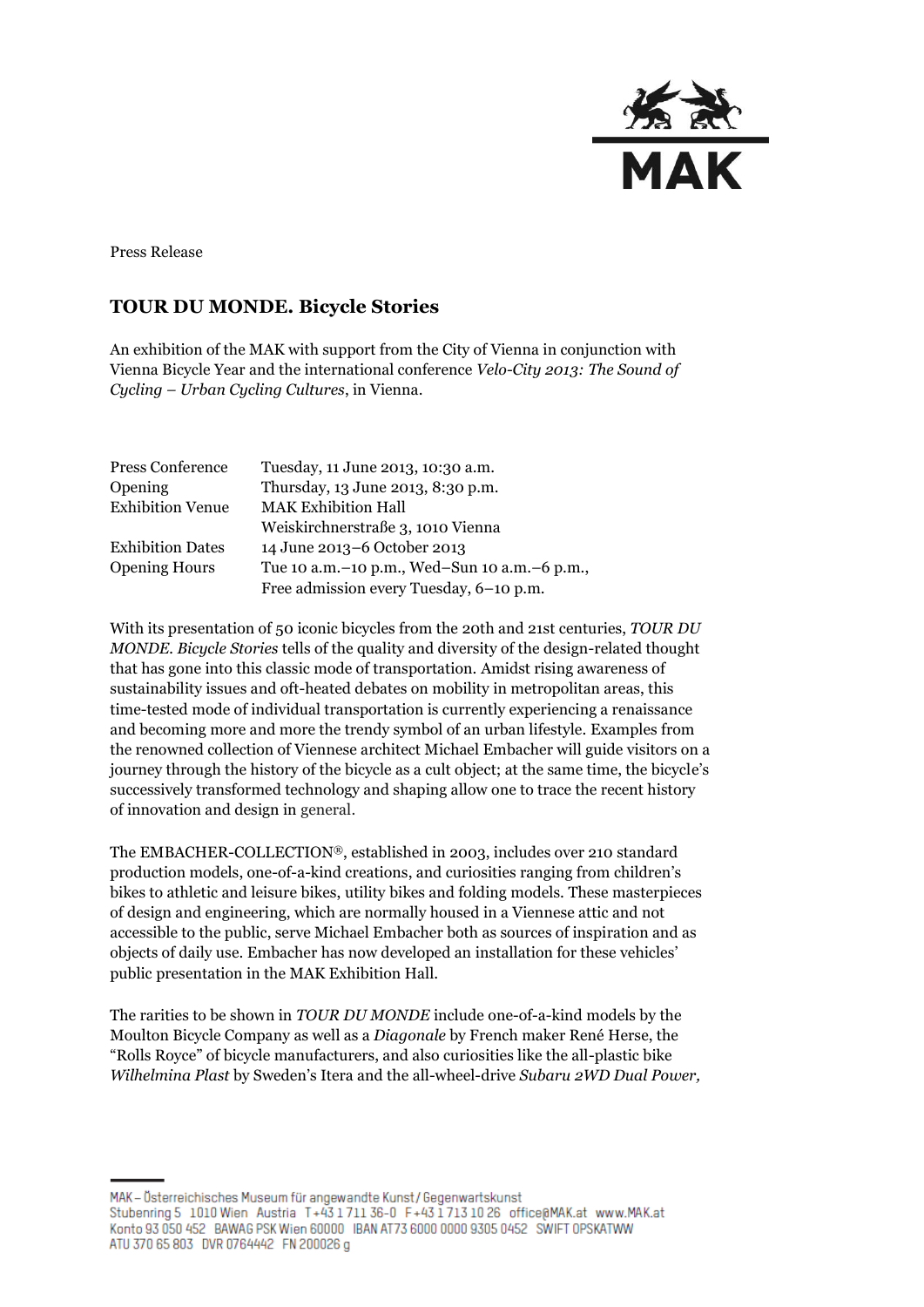

developed by the Austrians Günter Kappacher and Paul Pollanka. High-performance bicycles that have written athletic history, such as the *Textima Time Trial* used by the national team of the former GDR, the *Schauff Aero* and the carbon-monocoque *Bianchi C-4 Pista,* are further highlights of this showing.

The bicycle has long since gone beyond being just a clever mode of transportation to become a fashion and lifestyle statement. While the motivating factors behind Karl Drais's original invention of the *Laufmaschine* [walking machine] were rising oat prices and the increasing cost of horse-drawn vehicles, today it is the rising cost of liquid fuels and the questionable nature of using automobiles for local trips, as well as the joy of healthy exercise, that are moving more and more city dwellers to switch to more environmentally conscious modes of transportation.

Embacher shares his enthusiasm for this "intelligent product" with numerous colleagues. Architects and designers such as Ron Arad, Richard Sapper, Marc Newson, and James Dyson make out a hero in the recently deceased British engineer and bicycle builder Alex Moulton, who also developed the rubber suspension system used by the legendary original Morris Mini. In the same way that the revolutionary pieces of steeltube furniture by Bauhaus artists Mart Stam, Marcel Breuer, and Mies van der Rohe were once realized with components made by Italian bicycle manufacturer A. L. Colombo, the use of design principles and individual technical solutions from bicycle technology in a transdisciplinary manner remains a viable option today. No wonder, then, that enthusiasm for bicycling runs especially high among creative professionals; more than a few of them move about town on custom or vintage models of their own.

A central aspect of *TOUR DU MONDE* is the narrative conveying the stories that dwell within the objects themselves. iPad stations featuring the award-winning app *Cyclopedia,* developed by Heuristic Media in collaboration with Thames & Hudson, will be available to complement the collection catalogue. This app contains 126 bicycles of the EMBACHER-COLLECTION® and allows chronological and technical crossreferencing between the objects and their stories.

Cycling makes for a better quality of life, asserts the musician, all-round artist, and bicycle activist David Byrne. In his book *Bicycle Diaries,* he describes the bicycle as a "machine of perception" that permits sensory experience and a direct relationship with one's environment and with society. Byrne's cycling experiences on concert tours in nine metropolises, including New York, Berlin, Istanbul, and Manila, accompany *TOUR DU MONDE* as a subtext of sorts, though the chapter on Vienna has yet to be written.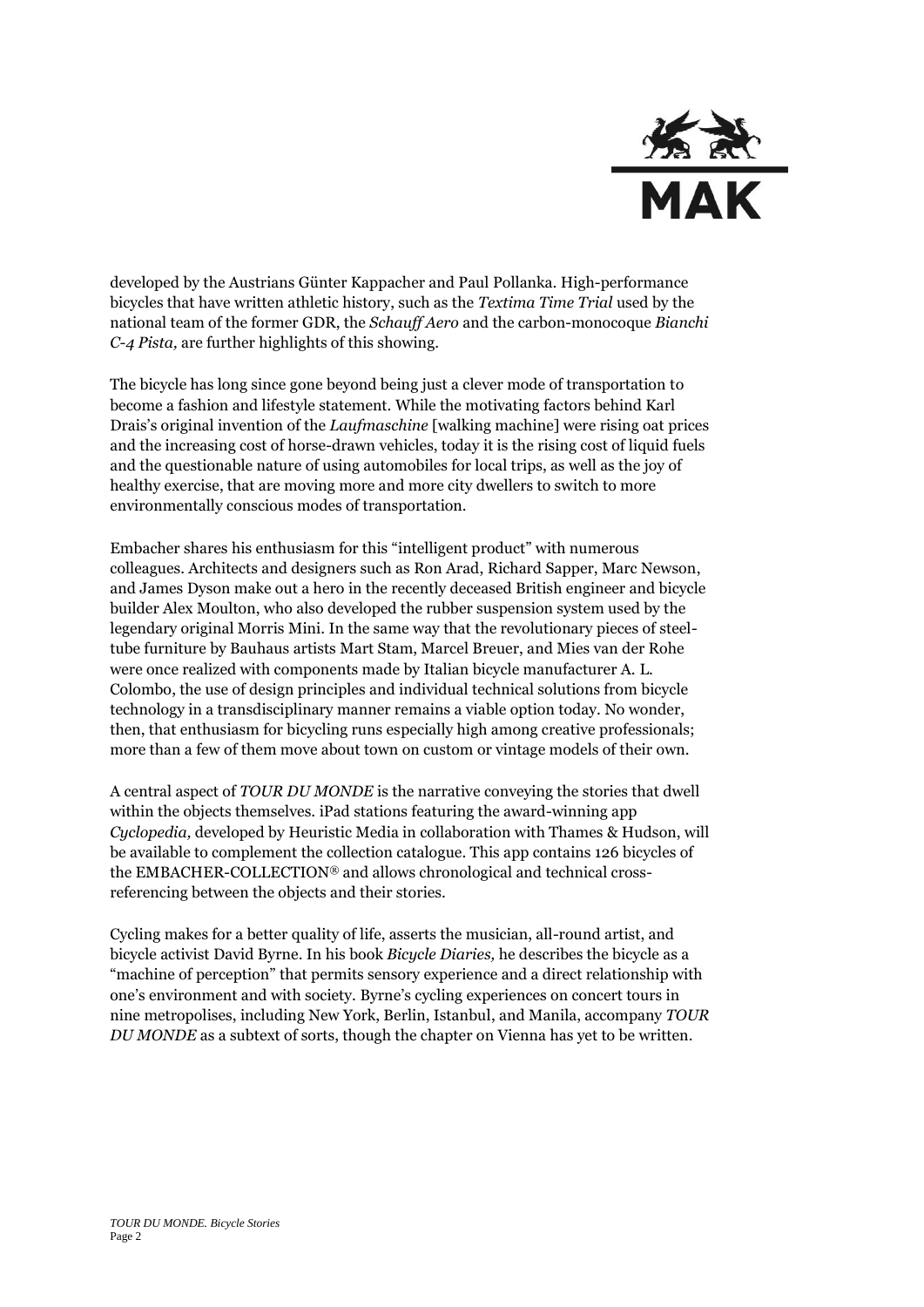

*TOUR DU MONDE. Bicycle Stories,* an exhibition of the MAK with support from the City of Vienna, will open as the MAK's contribution to *Velo-City 2013: The Sound of Cycling – Urban Cycling Cultures* (velo-city2013.com, 11–14 June 3013), the world's largest bicycle conference, held as part of Vienna Bicycle Week (10–16 June 2013) and as the highlight of city's Bicycle Year (radjahr2013.at). Around the same time, the Portland Art Museum in the United States, and a bit later the Holon Design Museum in Israel, will also be showing selections from the EMBACHER-COLLECTION®.

This exhibition will be accompanied by an extensive supporting program that includes workshops, talks, and special offers for kids and families. During the exhibition's run, selected entries to the *departure* idea competition *Cycling Affairs – Smart Ideas for Cycling in the City* will also be on exhibit (cycling.departure.at).

The exhibition *TOUR DU MONDE. Bicycle Stories* is accompanied by *MAK/ZINE #1/2013 On Mobility* with contributions by Michael Embacher, Thomas Geisler et al., as well as an interview with David Byrne, German/English, app. 120 pages, MAK/Volltext, Vienna 2013. Available at the MAK Design Shop for  $\epsilon$  9.90.

The catalogue of the EMBACHER-COLLECTION®, *Cyclopedia. Modern Bicycle Design,* edited by Michael Embacher and with a foreword by Paul Smith and photographs by Bernhard Angerer (224 pages with ca. 450 color illustrations, Dumont Buchverlag, 2011), is available for  $\epsilon$  30.90 at the MAK Design Shop.

Images relating to the exhibition are available for download at MAK.at/press.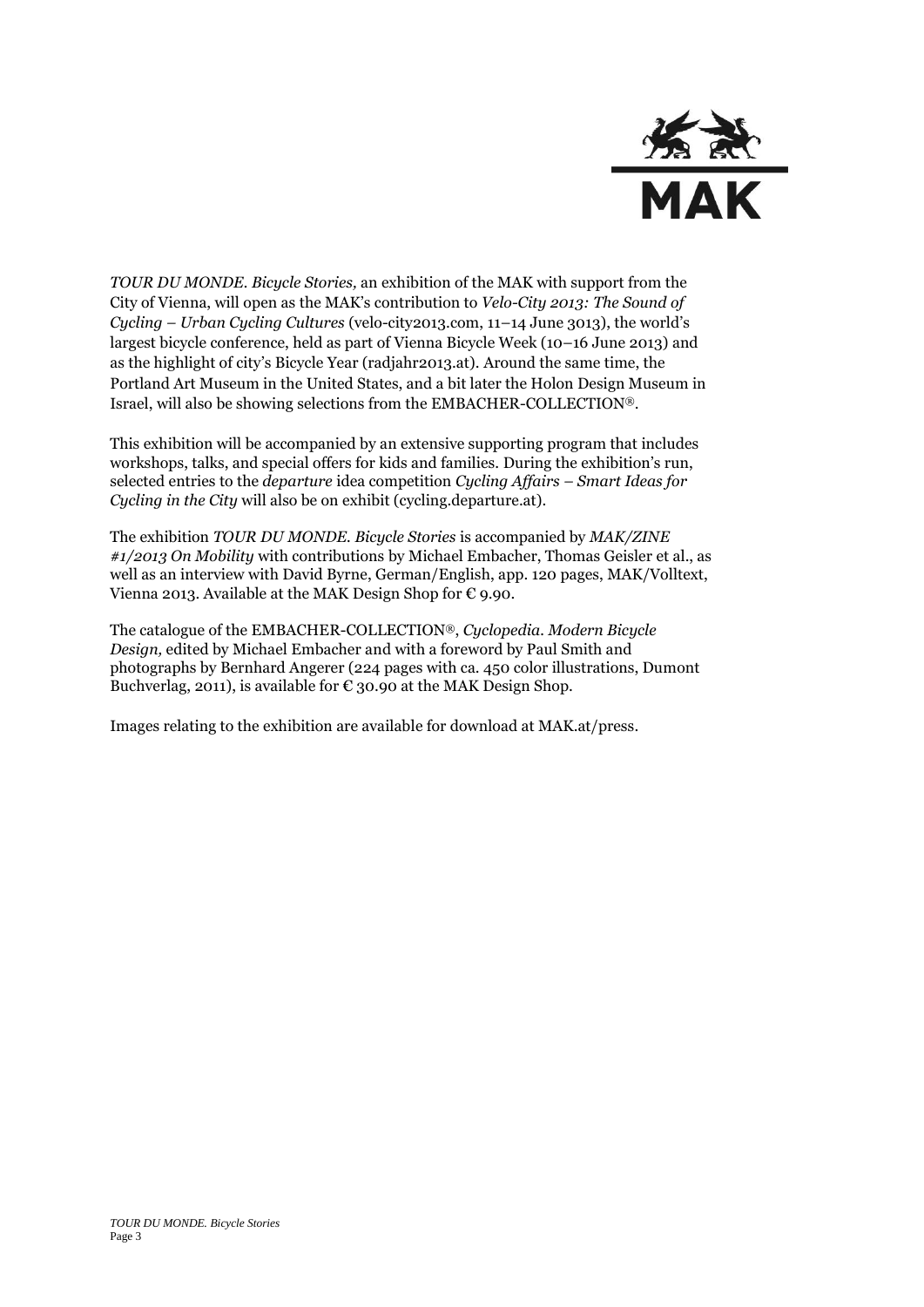

### **EDUCATIONAL PROGRAM**

**Guided Tours** Tue, 6:30 p.m. **Special guided tours** by advance booking Gabriele Fabiankowitsch, Head of MAK Educational Program and Guided Tours, T +43 1 711 36-298, education@MAK.at

## **Experts in Dialogue**

with Thomas Geisler, Curator, MAK Design Collection

Thu, 27.6.2013, 5 p.m. *Cyclomanie.* On the Fascination of Modern Bicycle Design with Michael Embacher, architect and collector

Thu, 5.9.2013, 5 p.m. *From Bone shaker to Carbon Frame.* Bicycle Technology and Stories of Innovation with Wolfgang Brunner, master bicycle mechanic since 1956, Vienna

Thu, 19.9.2013, 5 p.m. *Bicycle Chic.* From Cycling Comes Fashion with Anabel & Paul Rasper, Stilrad Wien and Blogger Vienna Cycle Chic

#### **Workshop Tours**

Exhibition tour and visit to bicycle workshops in Vienna with Thomas Geisler, Curator, MAK Design Collection Meeting point: MAK Entrance Stubenring 5, 1010 Vienna

Wed, 19.6.2013, 5 p.m. *Capo.* Custom bicycles since 1930 capo.at

Wed, 11.9.2013, 5 p.m. *Reanimated Bikes.* From old make new. reanimated-bikes.eu

Wed, 25.9.2013, 5 p.m. *Selberbruzzler.* Everyone can build bikes. selberbruzzler.at

Advance registration requested: T +43 1 711 36-298, education@MAK.at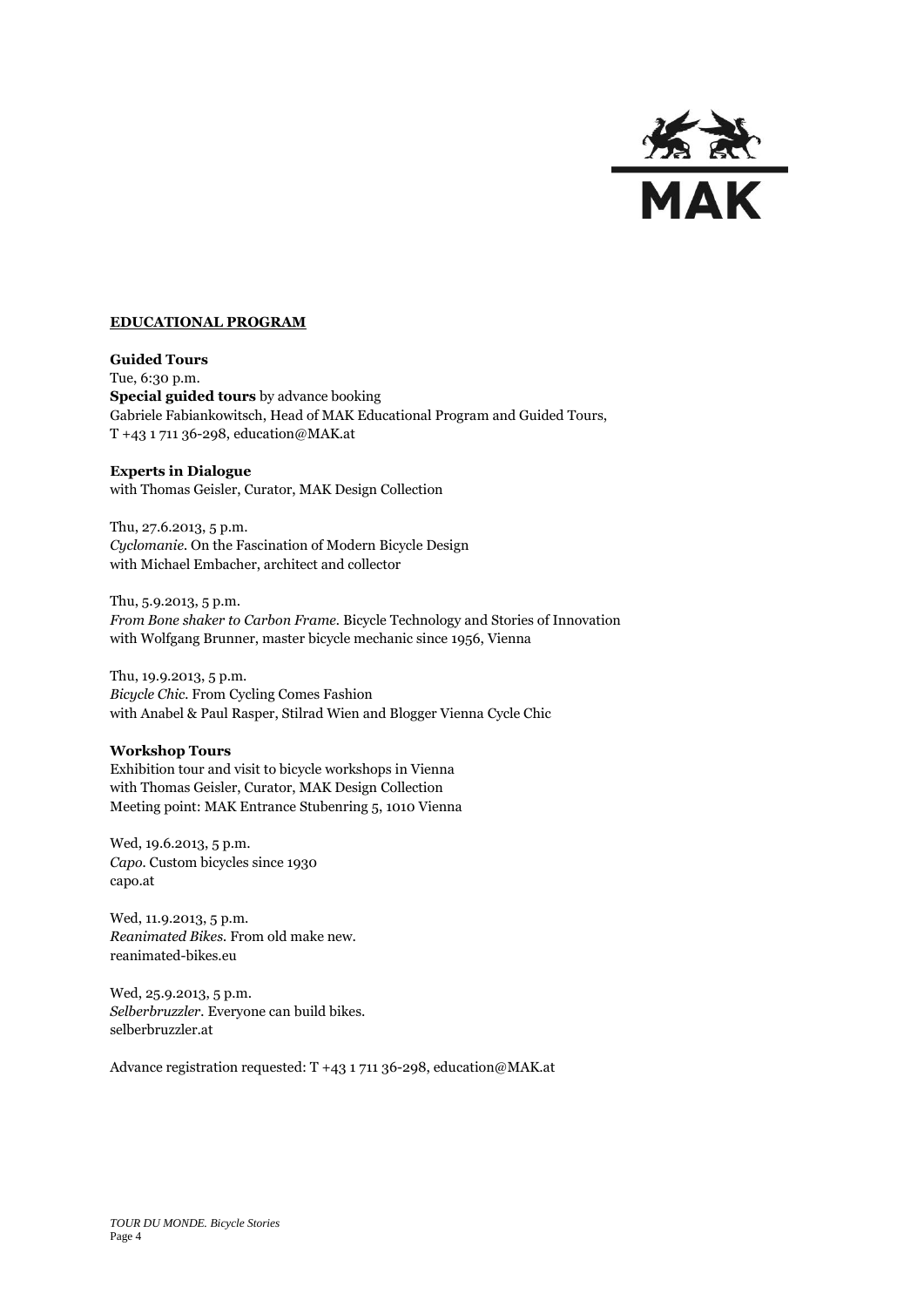

Bicycle Tour In cooperation with Tweed Ride Vienna Sun, 6.10.2013, 1 p.m. Finissage *TOUR DU MONDE Tweed Ride.* In historic costumes on vintage bicycles followed by a tour through the exhibition with Michael Embacher Meeting point: MAK Branch Geymüllerschlössel, Pötzleinsdorferstraße 102, 1180 Vienna

## **Program for Kids, Teens, and Families**

MINI MAK

Sun, 16.6.2013, 11 a.m.–2 p.m. *A Little Bicycle Story.* Special bikes, how fast they went, and who all rode on them.

Sun, 15.9.2013, 12 a.m.–6 p.m. *FAMALLEYCAT*. Bicycle scavenger hunt for families, followed by a Get-together in the MAK Garden Meeting point: Kinderinfo at the MQ, MuseumsQuartier, Hof 2, 1070 Vienna

#### **Screenings**

*A Cinematic World Tour by Bike* MAK-Lecture Hall, Weiskirchnerstraße 3, 1010 Vienna

Tue, 2.7.2013, 7:30 p.m. *Janapar – The Ride of a Lifetime* (James Newton, UK, 2012), OV with German subtitles, 79 min. Tom Allen sets out on a bicycle journey from London to Armenia. On the way, he falls in love with a girl from Iran. A romantic journey that shows how the best things happen when one least expects it. Followed by a Q&A with the director.

Tue, 9.7.2013, 7:30 p.m. *El Viaje – Die Reise* (Pino Solanas, AR, 1992), OV with German subtitles, 140 min. 17-year-old Martin sets out on his bike to cross Latin America, in search of his father. A politically critical road movie with echoes of surrealism and symbolism.

Tue, 16.7.2013, 7:30 p.m. *B.I.K.E.* (Anthony Howard / Jacob Septimus, US, 2006), OV with German subtitles, 89 min. This dramatic documentary has director and lead character Tony accompanying himself across the dirty diversity of the USA's cycling subculture. A latter-day classic of the bicycle culture movement.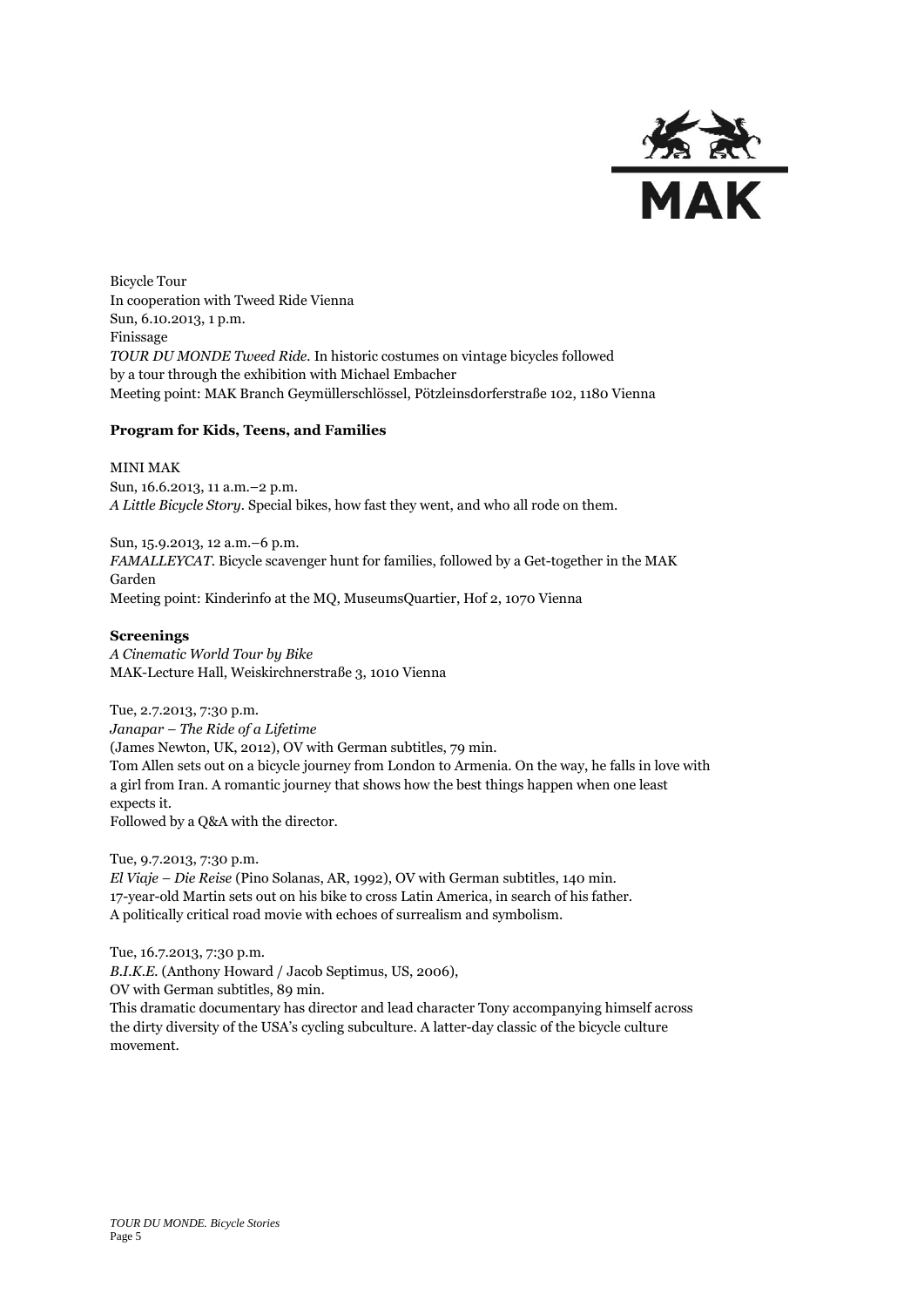

Tue, 23.7.2013, 7:30 p.m. *Fast and Furious.* Three documentaries that offer rare insights into the fast-paced world of bike messengers and the Bristol fixie scene: *Line of Sight* (Benny Zenga / Lucas Brunelle, US, 2012) OV, 60 min.; *Böikzmöind* (Gavin Strange, UK, 2011), OV, 30 min.; *Im Puls* (Bjoern Adelmeier, DE, 2012) OV, 25 min.

## **Events**

Tue, 2.7. – Fri, 5.7.2013, 10:15–12:30 a.m. Tue, 9.7. – Fri, 12.7.2013, 10:15–12:30 a.m. *TOUR DU MONDE* – Summer holiday game in collaboration with wienXtra Advance registration requested T +43 1 711 36-298[, education@MAK.at](mailto:education@MAK.at)

RADKU.LT FESTIVAL Fri, 13.9. – Sun, 15.9.2013 This year the festival on Vienna's bicycle culture with its international program of bicyle-cinema, bike fun arena, family program, readings and a design fair is hosted by the MAK. radkult.at

All guided tours and events, unless otherwise mentioned, in German. For further information please visit MAK.at

#### **Events in the context of** *design<sup>&</sup>gt; neue strategien,*

a cooperation of MAK & departure – The Creative Agency of the City of Vienna

Presentation 14.6.–6.10.2013 *Cycling Affairs.* Smart Ideas for Cycling in the City. Award-winning projects from the competition for ideas held by departure: cycling.departure.at MAK-Columned Main Hall, Stubenring 5, 1010 Vienna

Talks Sat, 14.9.2013, 11 a.m. *Smart Cycling.* The Intelligence of the Bike. An expert panel discusses bicycle innovations. MAK-Lecture Hall, Weiskirchnerstraße 3, 1010 Vienna

Tue, 24.9.2013, 6:30 p.m. *Bicycle City*. An expert talk on the two-wheeled urban mobility of the future (held in English) MAK-Lecture Hall, Weiskirchnerstraße 3, 1010 Vienna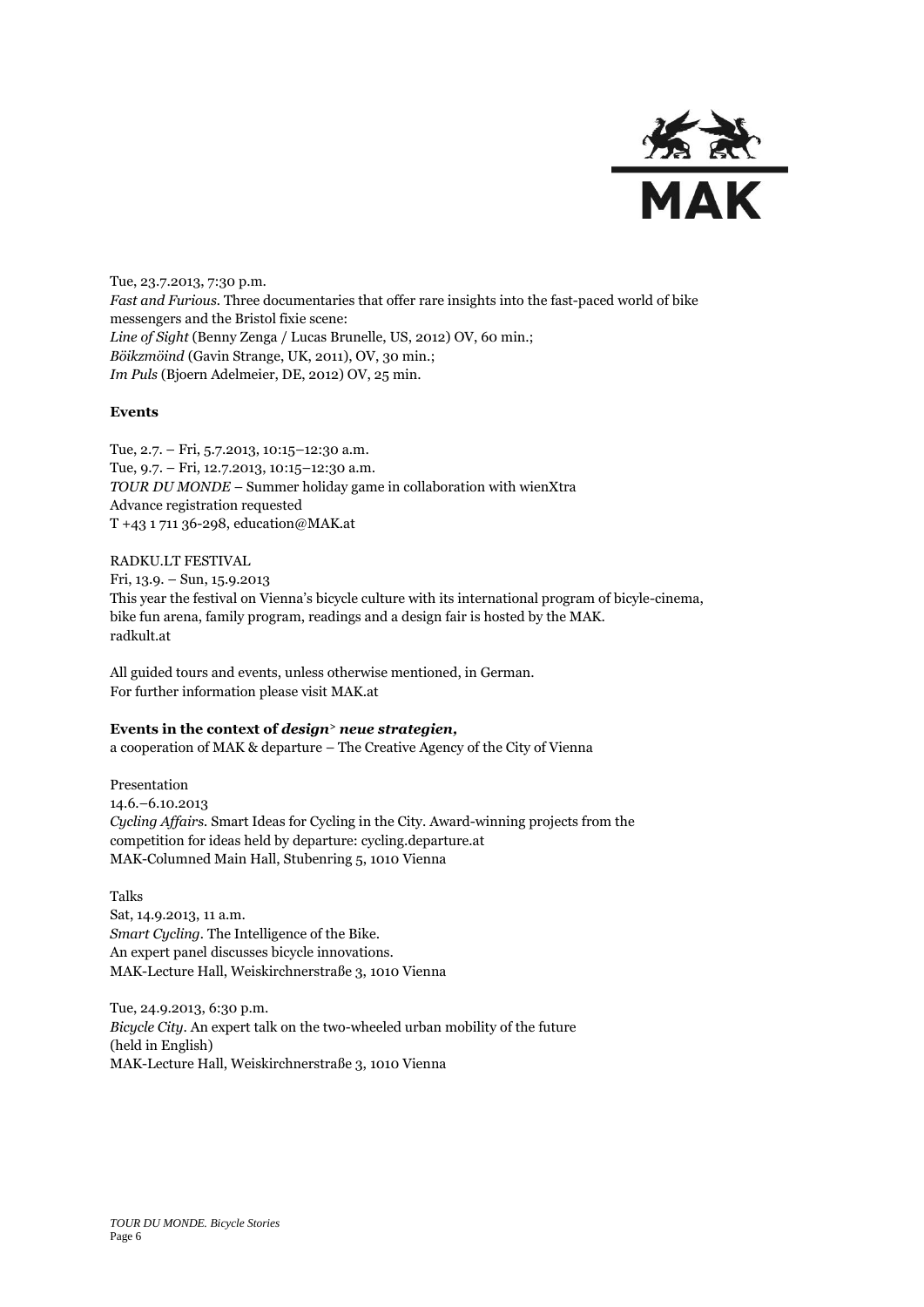

Laboratory Thu/Fri, 19./20.9.2013, 10 a.m.–6 p.m. *Velopolis 2025.* How Mobile Are Urban Societies in the Future? A 2-day workshop featuring new working methods of the design process with Sandra Y. Richter and Matt Stempeck, researchers on design and commnication strategies, MIT Media Lab Information: departure.at, MAK.at/design-neue-strategien Advance registration requested: d-lab@departure.at